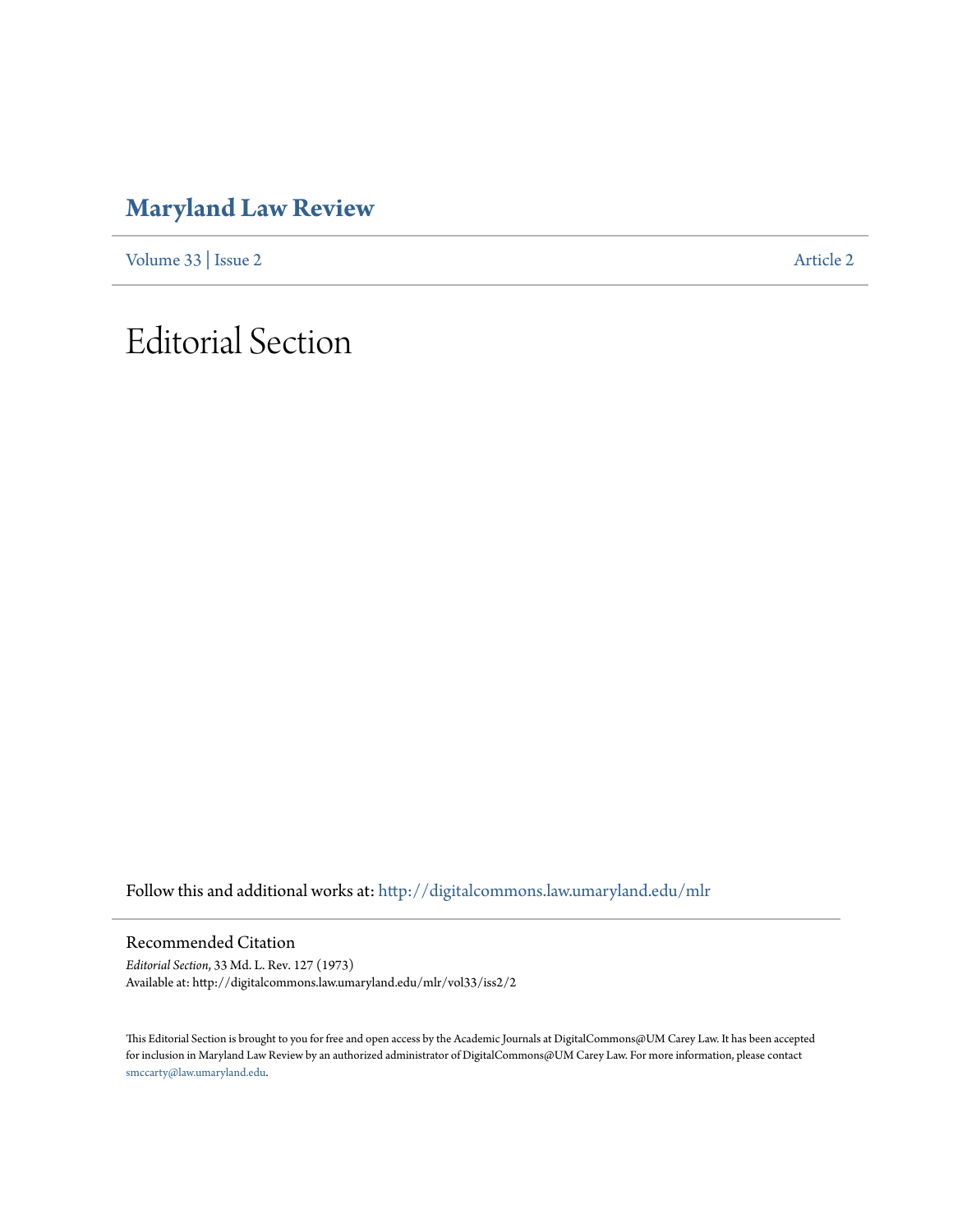# **Maryland Law Review**

Member, National Conference of Law Reviews Conference of Southern Law Reviews

### STUDENT EDITORIAL BOARD

*Editor-in-Chief* W. **MICHEL PIERSON**

*Managing Editor* CHARLES **C. SHELTON**

*Articles Editors* **DOUGLAS** H. **JONES KAROL LYN NEWMAN**

*Research Editor* **JOHN** M. SIPPLE, **JR.** *Notes and Comments Editors* **JOHN** B. **CONNARTON, JR. STEVEN** P. **RESNICK WILLIAM** T. **TORGERSON**

*Associate Editors* CHRISTOPHER D. **OLANDER** PHILLIP **A. PROGER**

*Staff*

**ELIZABETH S. BAKER** RICHARD D. BENNETT **NORMAN** T. **DEUTSCH DONALD** L. **DEVRIES, JR. BENNETT G. GAINES**

JOAN M. GOTTFRIED BARBARA S. **KIND BRYCE** I. **MACDONALD,** III **NELL** B. **STRACHAN** M. **NATALIE** MCSHERRY **HUGH** A. O'BOYLE

PHILLIPS P. **O'SHAUGHNESSY** THOMAS **E. PLANK ALTHEA** L. WALKER **JOHN J. ZARYCH**

*Faculty Advisor* HAL M. **SMITH**

### **EDITOR'S NOTE**

The negative easement for light and air is hardly a novel form of encumbrance. Recent developments in Maryland, however, add one more facet to the law concerning this restriction; those events are the attempt of the local taxing authorities to tax the owner of a Baltimore tract subject to such a restriction on the rental he received from the lease of the easement, and the decision of the Court of Appeals of Maryland which sustained that attempt. This new subject of taxation forms the topic of an ex